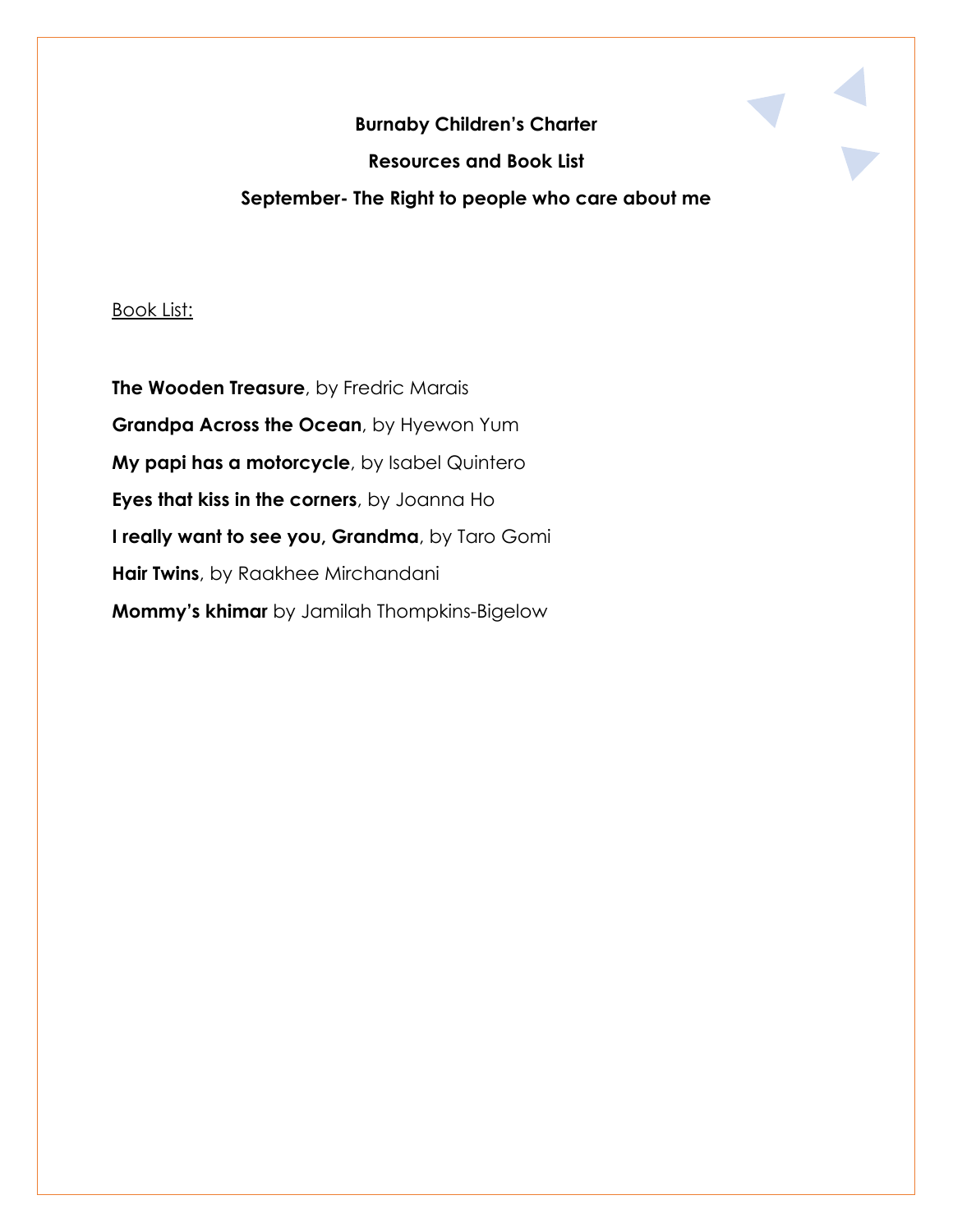# **Around the world with a hula hoop 01**

Right to be yourself (CRC articles 2, 6, 7, 12, 13, 30) and responsibility to accept others as they are

| Age              | 6+                                                  |
|------------------|-----------------------------------------------------|
| <b>Time</b>      | 15 minutes                                          |
| <b>Materials</b> | A large hula hoop (can be played with 2 or 3 hoops) |
| <b>Values</b>    | Inclusion, acceptance                               |
| Life skills      | Empathy, interpersonal relationships                |

# **About this activity**

Group members pass a hula hoop around in a circle stating their names and other things about themselves. Then, in the group discussion, they think about why it is fun to learn things about each other and identify ways to get to know each other better.

# **Instructions**

- 1. Ask everyone to stand in a circle holding hands.
- 2. Ask two members of the group to let go of their hands and place a hula hoop between them before joining their hands again. The hoop is now suspended between them.
- 3. Everyone, in turn, passes their body through the hoop so that the hoop makes its way around the circle until it gets back to where it started. To succeed, the group must work together.
- 4. Ask each member of the group to say their name as they move through the hoop and ask the others around the circle to repeat their name. Do the activity several times asking the group members to name their favourite colours, games, etc.
- 5. Once the group has learned several things about each other, move to the group discussion.

# **Variation**

To make this activity more accessible try replacing the hula hoop with a ball and pass it around the circle asking group members their names, favourite colours, etc.